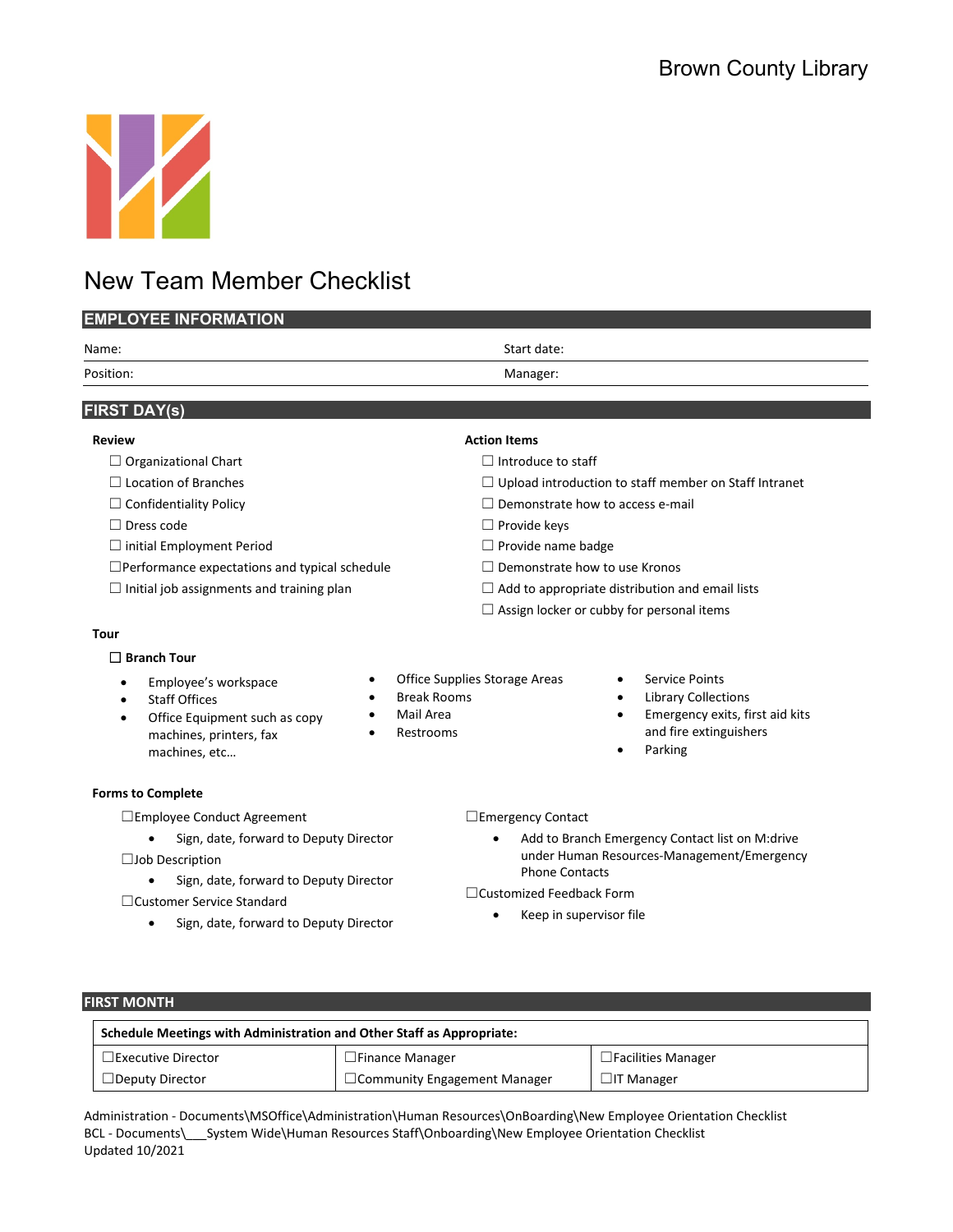| $\Box$ Collection Development Manager           | $\Box$ Marketing Specialist              | $\Box$ Local History & Genealogy Manager    |  |  |  |  |  |
|-------------------------------------------------|------------------------------------------|---------------------------------------------|--|--|--|--|--|
| $\Box$ Technical Services Manager               | $\Box$ Safety Officer                    | $\Box$ Administrative Associates            |  |  |  |  |  |
| $\Box$ Mailroom Clerk                           | $\Box$ Central Manager                   |                                             |  |  |  |  |  |
| <b>Review from Employee Handbook:</b>           |                                          |                                             |  |  |  |  |  |
| $\Box$ Personal, Casual, and Vacation Leave     | $\Box$ Mission and Strategic Plan        | $\square$ Employee Assistance Program       |  |  |  |  |  |
| $\Box$ Extra Hours                              | $\Box$ Discipline & Grievance Procedures | $\Box$ Travel and Meetings                  |  |  |  |  |  |
| $\Box$ Breaks                                   | $\Box$ Harassment                        | $\Box$ Staff Reorganization or Reassignment |  |  |  |  |  |
| $\Box$ Holidays                                 | $\Box$ Problem Resolution Procedure      | $\Box$ Performance Evaluation               |  |  |  |  |  |
| $\Box$ Employee Conduct                         |                                          |                                             |  |  |  |  |  |
|                                                 |                                          |                                             |  |  |  |  |  |
| $\Box$ Voicemail<br>Phone:<br>$\Box$ How to Use |                                          |                                             |  |  |  |  |  |
|                                                 |                                          |                                             |  |  |  |  |  |

#### **MONTHS 2-3**

#### **Emergency Procedures**

☐Emergency Manual ☐Emergency Closings

#### ☐**Review from BCL Website**

- About the Library
- Support
- Catalog
- Kids/Teens/Adults
- Books, Movies, & More
- Research
- Services

#### ☐**Continuing Education**

#### **Opportunities**

• Brown County Library

#### ☐**Review from SharePoint**

- Collections
- Handbook
- Training Materials
- Committees
- Staff Directory
- Helpful Links
- Wisconsin Library Association
- Nicolet Federated Library Systems (NFLS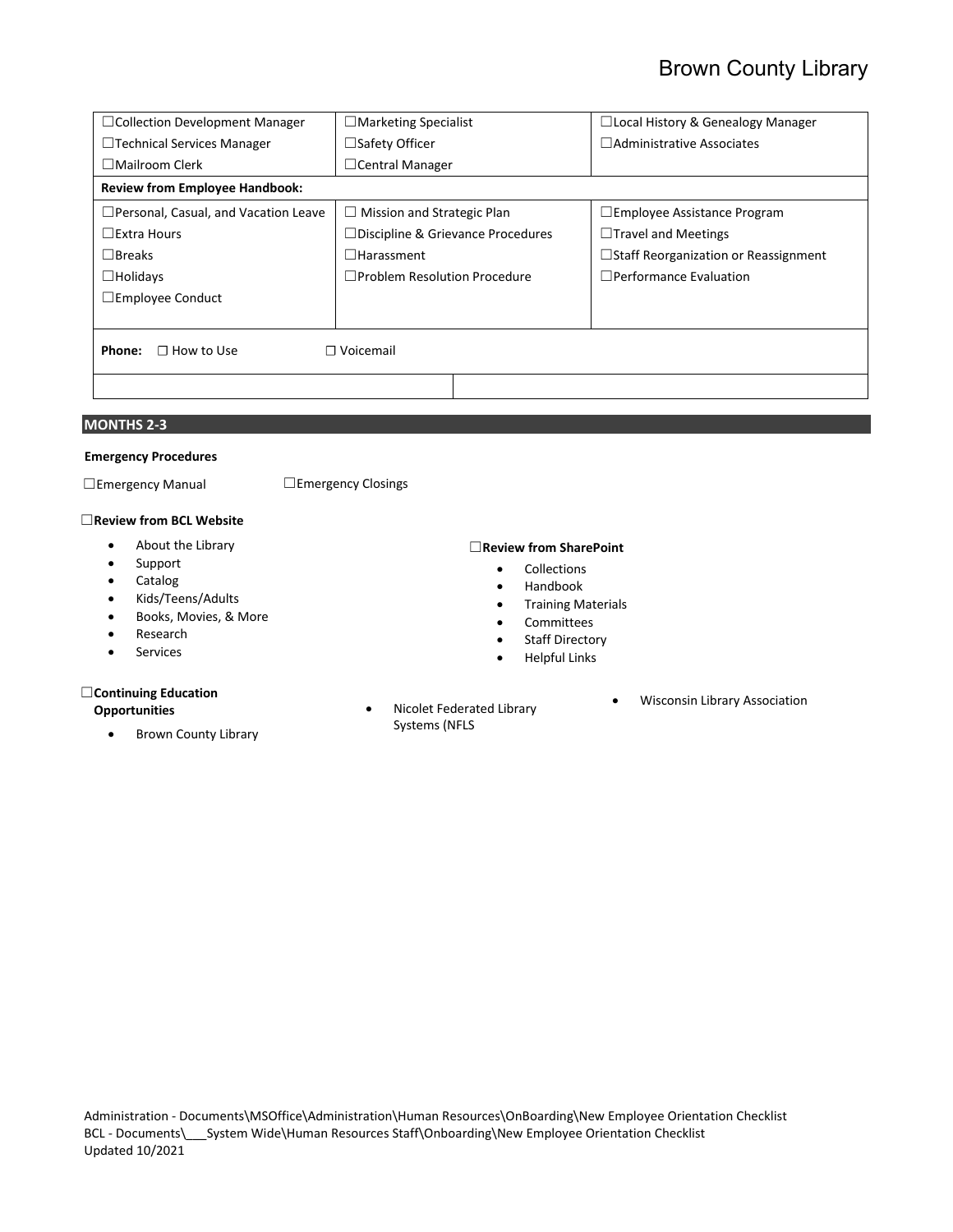# **ON-BOARDING TOOLKIT:**

**The BCL Managers Guide to New Employee Orientation**



**Administration:Human Resources: OnBoarding: OnBoarding ToolKit**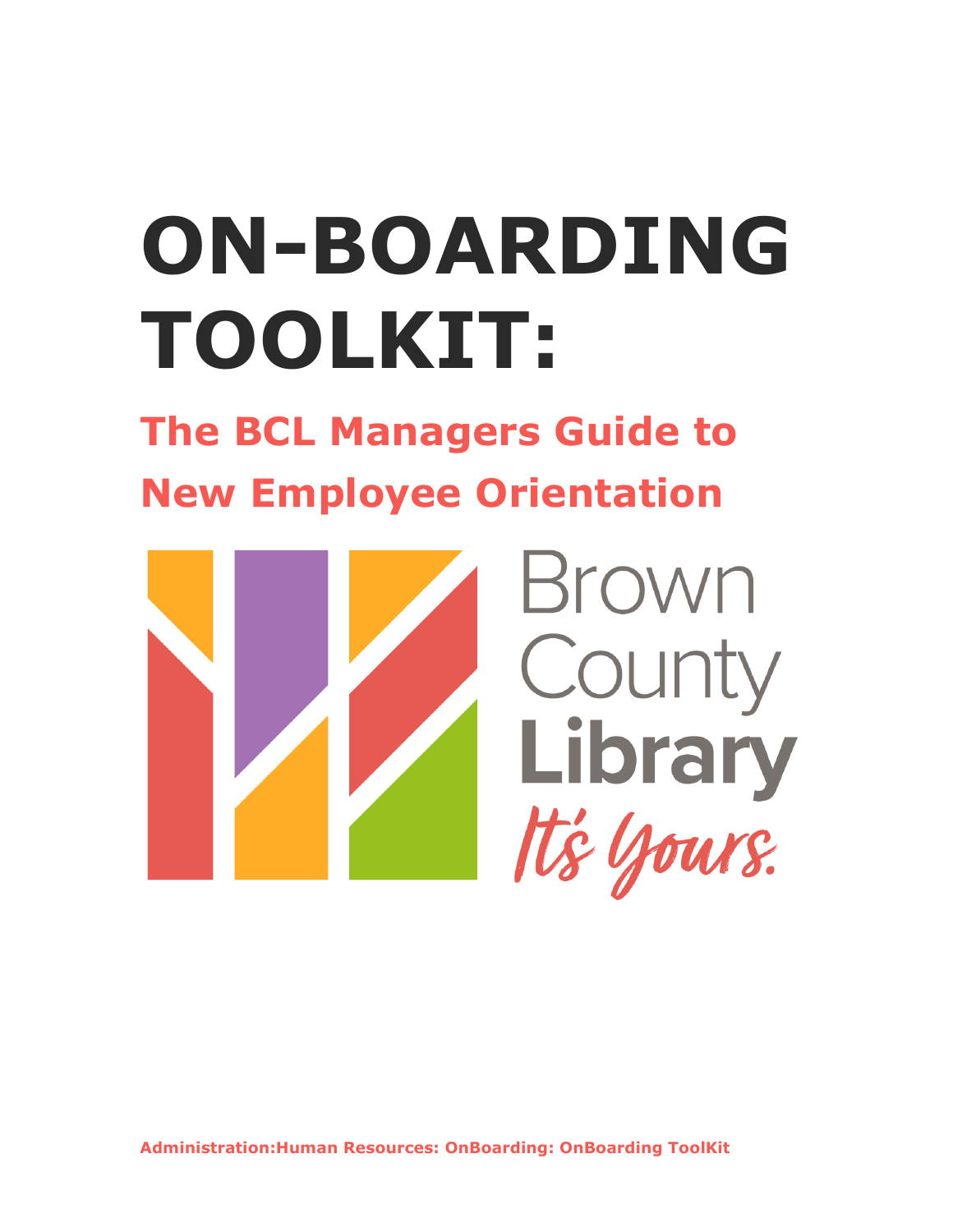# **TABLE OF CONTENTS**

| <b>What is Onboarding</b>                           |    |
|-----------------------------------------------------|----|
| <b>Preparing for the First Day</b>                  |    |
| <b>Brown County and Administration Preparations</b> | 2  |
| Department/Branch Preparations                      | 2  |
| Information Included in New Hire Packet             | 3  |
| <b>Assign Mentor</b>                                | 4  |
| <b>New Team Member Checklist</b>                    | 5  |
| <b>First Day(s)</b>                                 | 5  |
| <b>Tours</b>                                        | 9  |
| <b>Forms to Complete</b>                            | 9  |
| <b>For Review in the First Month</b>                | 10 |
| <b>Emergency Procedures</b>                         | 11 |
| <b>For Review within the First Three Months</b>     | 12 |
| <b>Meeting with Your Employee</b>                   | 14 |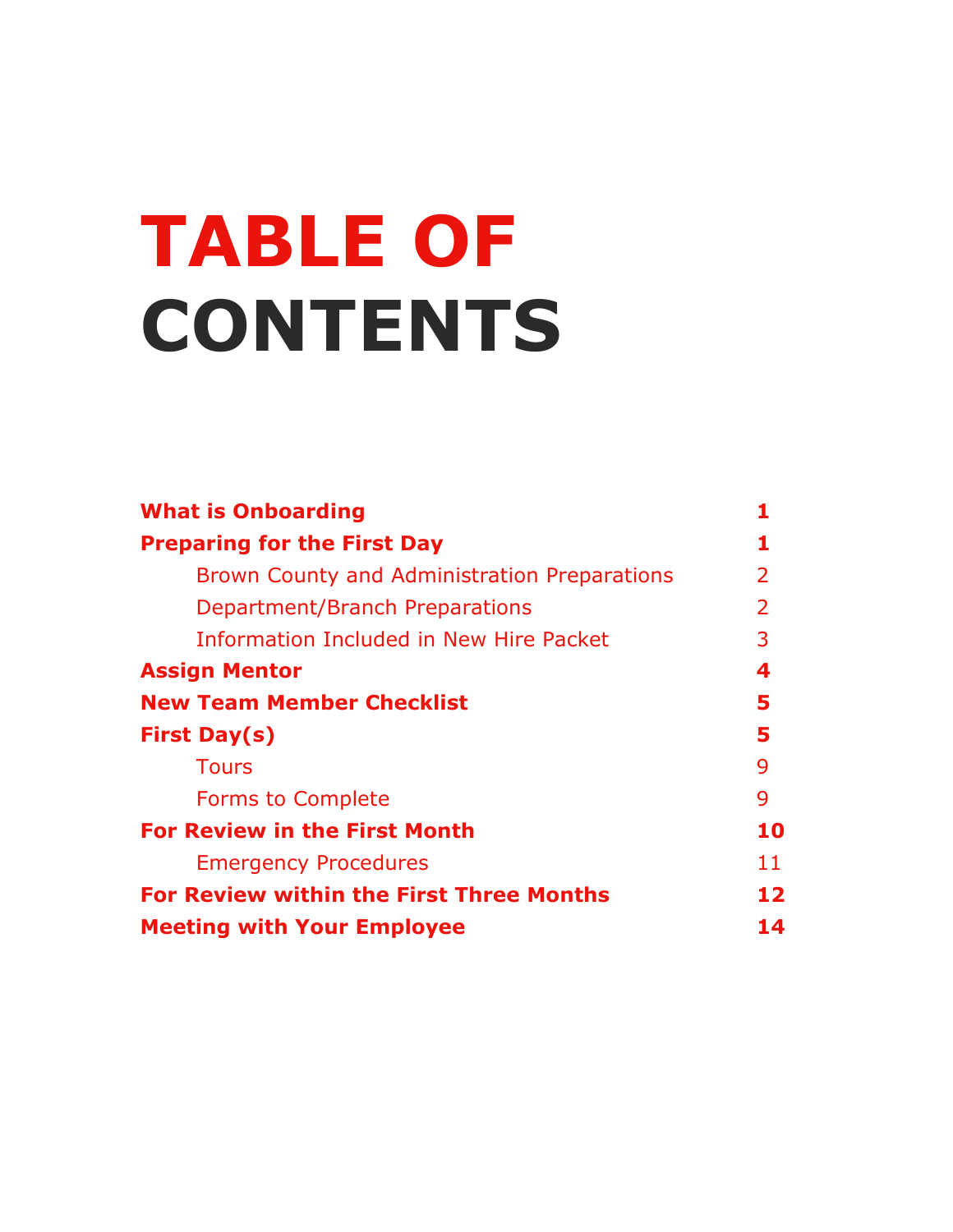# **WHAT IS ONBOARDING?**

Onboarding is the practice of how a new employee is introduced to your organization. It helps them quickly become familiar with the various aspects of their job from policies and procedures to forms and culture. We want to be sure we are setting up all new employees for success! This toolkit contains information to help you work with your new employee and provide a consistent way to introduce all new employees to their roles within Brown County Library.

# **PREPARING FOR THE FIRST DAY**

Preparing for your new employee should begin once they accept their new role. There are a number of things that we must do to ensure they have the tools to be successful. The following list contains tasks that should be completed prior to your new employee's first day. Please remember the shorter the turn-around time between a candidate accepting their new position and starting at Brown County Library, the less time we will have to complete all the necessary pieces. Because of the variety of staff involved in preparing for a new employee, there may be times when all of these pieces cannot be completed prior to your new employee starting. You may need to be flexible and restructure the order of some of these tasks if they are not ready before your new employee starts.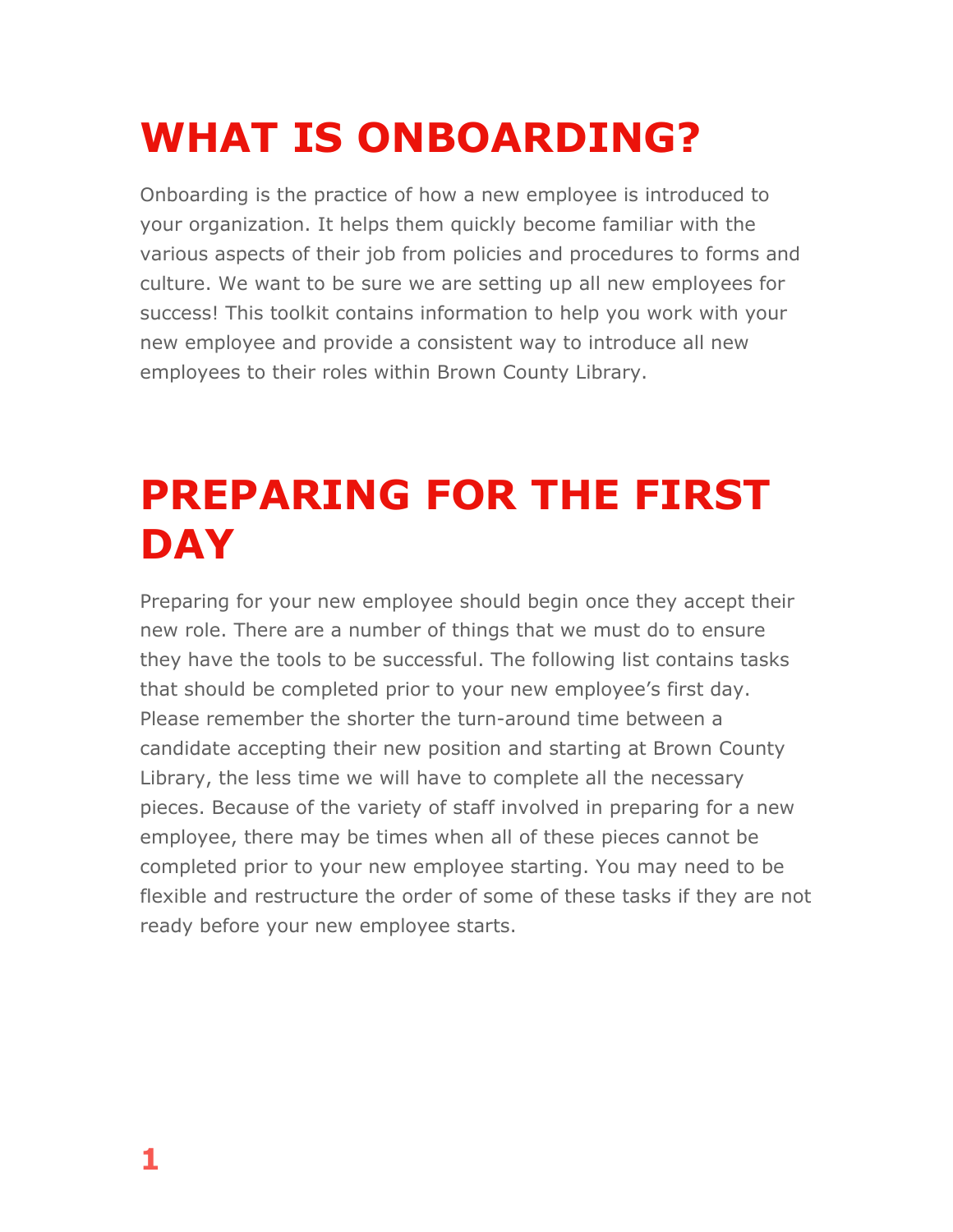## **Brown County and Library Administration Preparations**

The following tasks are initiative by Library Administration and will begin when an offer is officially accepted:

- □ Email account created (Admin/DOTS/BC HR)
- □ Kronos account created (Admin/DOTS/BC HR)
- □ Access to shared drives granted (Admin/DOTS/HR)
- □ County software access granted (Admin/DOTS/BC HR)
- □ Access to Milestone, if appropriate (Admin/DOTS/BC HR)
- Assign a YubiKey (Admin/DOTS)
- $\Box$  Phone line set up (Admin/DOTS/BC HR)
- □ Name tag ordered (Admin)
- $\Box$  Business cards ordered, if appropriate (Admin)
- Add to Teams and Teams Meetings for All Staff (Admin)

## **Department/Branch Preparations**

### You will be responsible for coordinating the following tasks for your new employee prior to their start date:

- $\Box$  Set up access to Workflows (if appropriate).
- Obtain keys.
	- o If your location has fob access, use an unassigned fob and swipe it in front of a reader. Contact the Library Facilities Manager with the date/time of the swipe and who you would like the fob assigned to. If you need additional fobs, contact the Library Facilities Manager.
	- o If keys are needed for your associate level staff or higher, contact the Library Facilities Manager to request a key.
- □ Label new employee mailbox.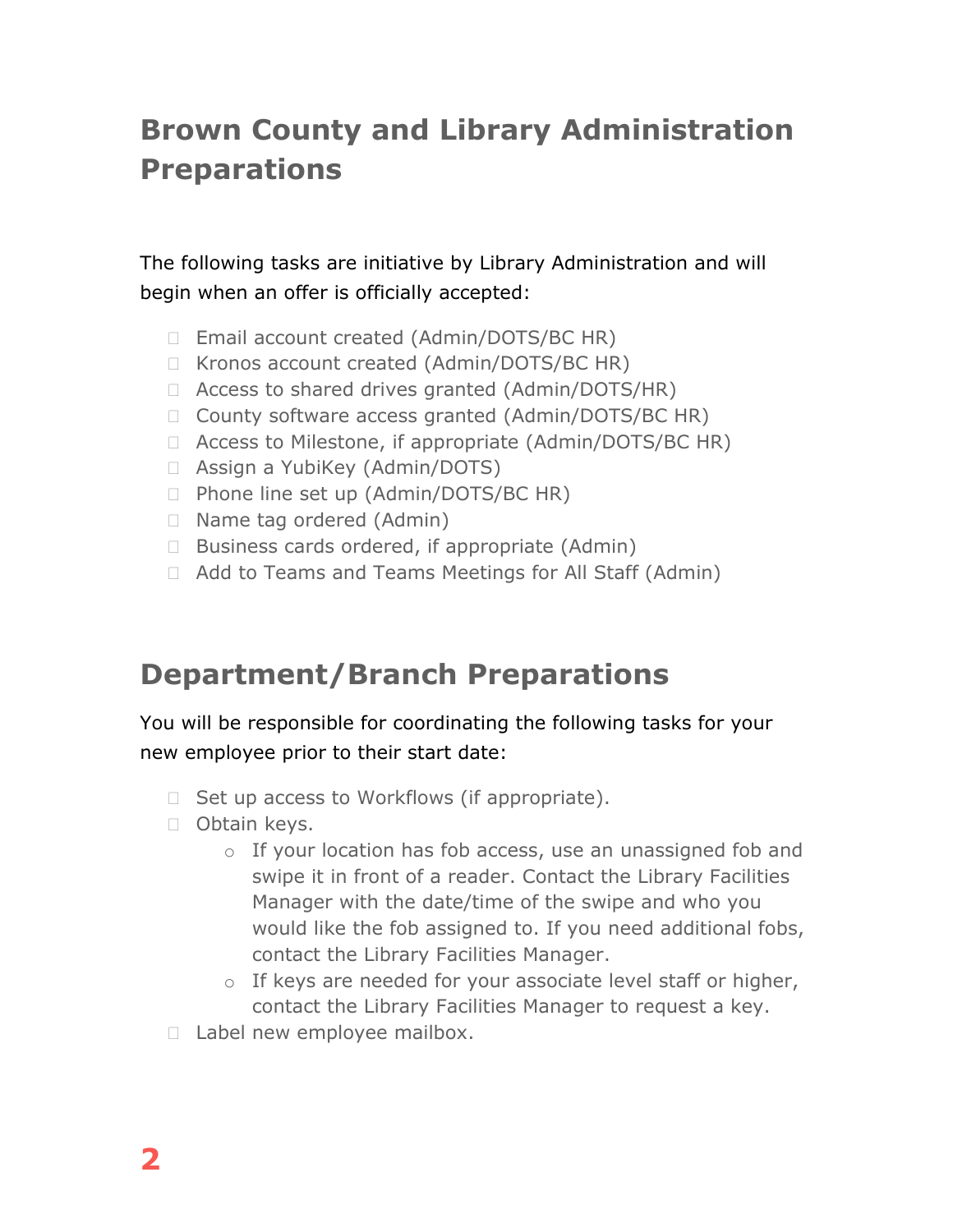- $\Box$  Identify work space for the new employee. Ensure this space is clean and ready for them to move in. Provide office supplies such as paper, pens, post-it notes, and other needed items.
- $\Box$  Send email to immediate department or branch regarding the new team member and their start date.
- □ Identify a department or branch mentor (see Assign a Mentor for more information).
- $\Box$  Provide a welcome for the new team member. This could be a card signed by all the team members, a welcome sign on the desk, or treats. Be creative but respectful.
- $\Box$  Add the new staff member to appropriate email distribution lists or calendars.
- $\Box$  Reserve time on your calendar to work with your new employee for the first few weeks. It is crucial that you set aside time to work directly with your new employee as this sets the tone for how available they perceive you. You want to establish respect and trust early in your working relationship. You should also include monthly meetings with the new employee to address any questions or concerns they may have as well as any issues you would like to discuss in these first few months of employment.
- $\Box$  Create a first week schedule for the new employee. This schedule should include training time, time with their mentor, time to shadow other staff, meeting time with you, as well as some time to explore their new work environment on their own.
- $\Box$  Set up appointments with individuals that your new employee should meet with early on. Each new employee should meet with all members of the Administrative Team as well as the Central Manager. Arrange meetings with the following:

| <b>Executive Director</b>            | Deputy<br>Director           | <b>Finance Manager</b>                  |
|--------------------------------------|------------------------------|-----------------------------------------|
| Community<br>Engagement<br>Manager   | <b>Facilities</b><br>Manager | <b>IT Manager</b>                       |
| Collection<br>Development<br>Manager | Mailroom<br>Clerk            | Administrative<br>Associates            |
| Central Manager                      | Safety<br><b>Officer</b>     | Local History &<br>Genealogy<br>Manager |
| <b>Technical Services</b>            | Marketing                    |                                         |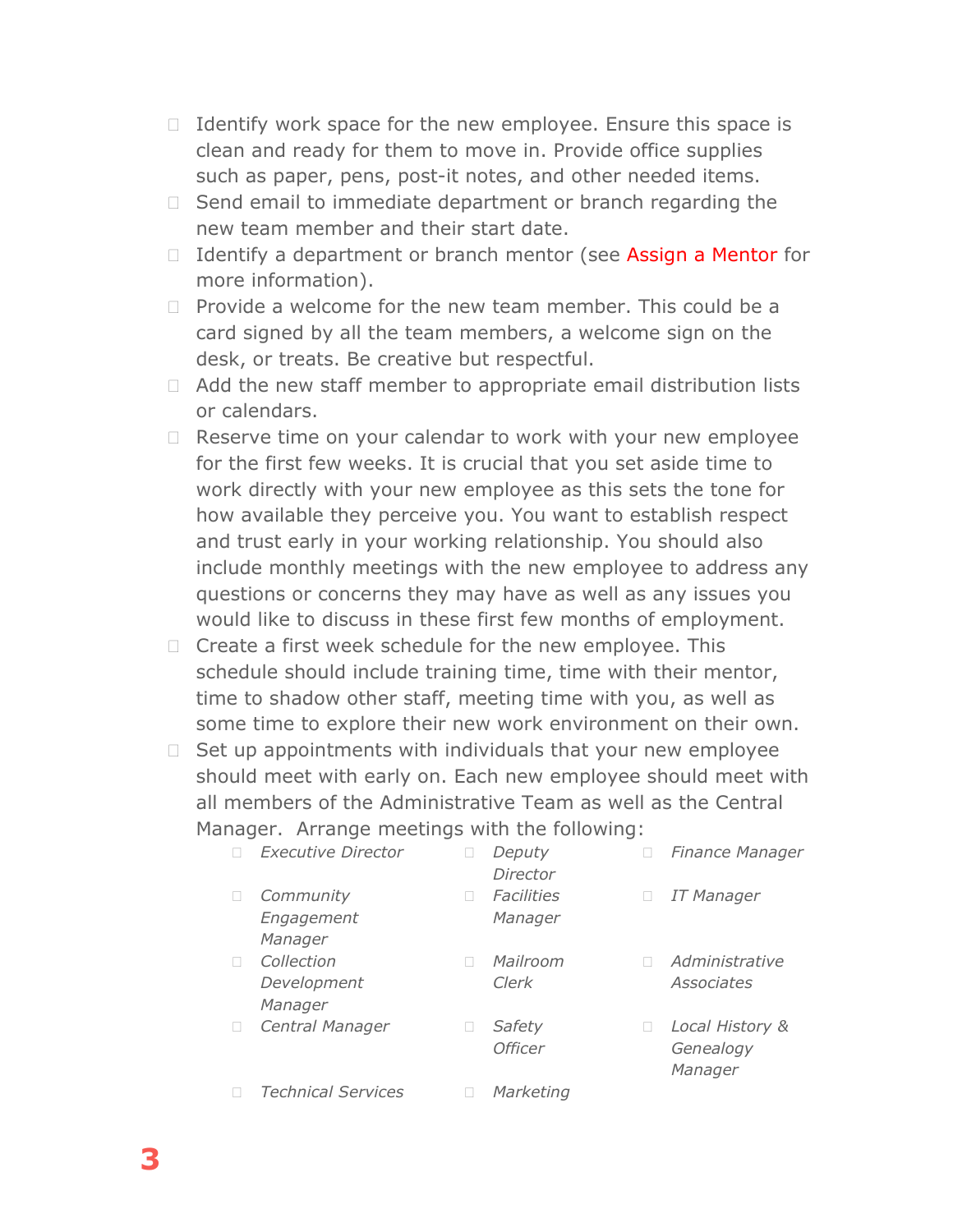*Manager Specialist*

## **Information Included in New Hire Packet**

This following information has already been shared with your new employee prior to them starting. Some of these items you will review with them again when they start work as detailed further in this toolkit.

- $\Box$  Orientation date with County (typically included in their offer letter). The following information is covered in that meeting:
	- o Employee Assistance Program
	- o Employee Information and County policies
	- o Bloodborne Pathogen process
	- o Harassment
	- o Safety
	- o Benefits
	- o Medical, dental, vision, etc.
	- o Deferred compensation
	- o WRS/Life Insurance
- □ HR Paperwork
	- $\circ$  I-9
	- o W4
	- o Direct Deposit Form
	- o Emergency Contact
- □ County Policies
	- o Information Technology Usage
	- o Sensitive Information Policy
	- o County Vehicle Management
- □ Brown County Library Information
	- o Organizational Chart
	- o Dress Code
	- o Parking
	- o Overview of BCL
	- o Mission and Strategic Plan
	- o Confidentiality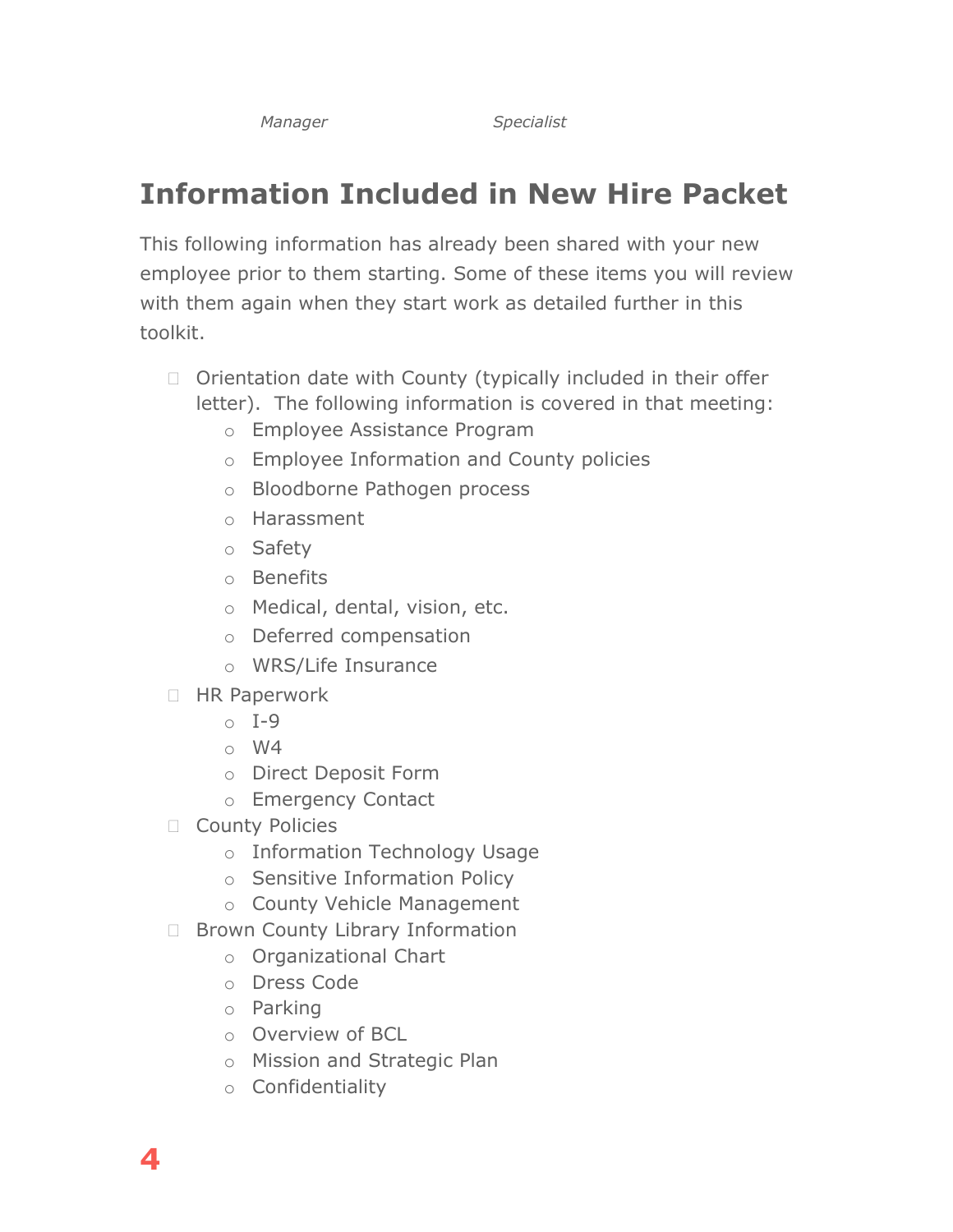o Conditions of Employment

## **ASSIGN A MENTOR**

A mentor helps acclimate the new employee to their role and team. You will need to ensure that both the employee and the mentor have time to meet on a regular basis in the first few months of employment. Selection of a mentor is very important. You want to make sure your mentor is knowledgeable about policies and procedures, has a positive attitude, embodies the values of Brown County Library, and is comfortable serving in this role. They will be a critical part of the employee's on-boarding experience as they will act as a resource in helping the employee learn and adapt to our work culture. You may want to work with the mentor to assist in other aspects of onboarding such as training on emergency procedures, overview of the phone system, or providing a tour of the department/branch. Be sure the mentor understands your expectations of the training topics that you have assigned to them. Remember, a mentor assists but they do not replace the role of the supervisor in the onboarding process.

- $\Box$  Meet and greet (ideally first day)
- $\Box$  Have lunch and/or breaks with new staff members
- $\Box$  Explain use of refrigerator, microwave, and expectations for cleaning
- $\Box$  Explain how and what to recycle
- $\Box$  Introduce to other members of the team
- Answers questions
- $\Box$  Check in regarding how the employee is acclimating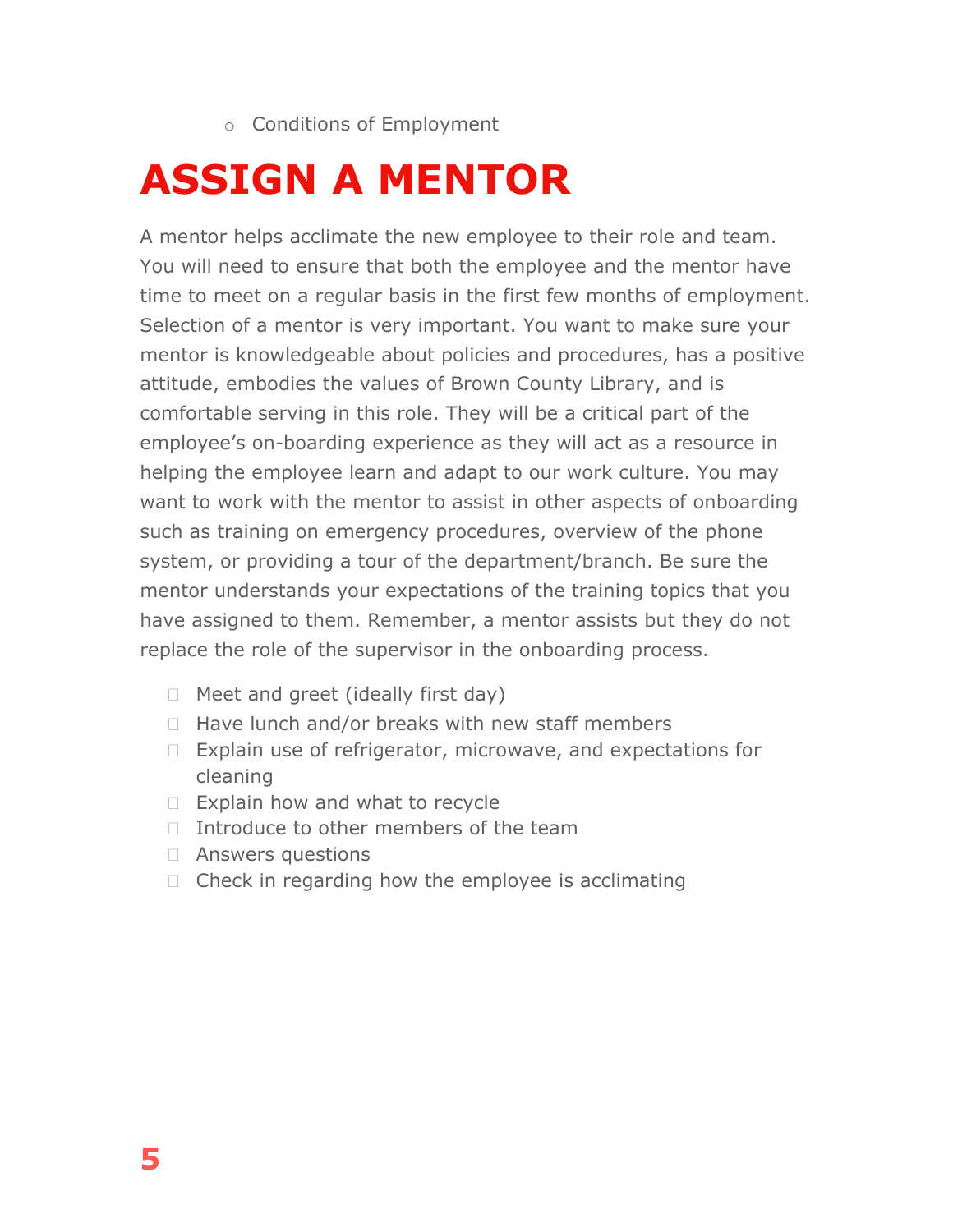# **NEW TEAM MEMBER CHECKLIST**

The New Team Member Checklist is intended as an overview of the information contained in this document. It is not intended as a standalone training tool. As you work with your new employee covering the various topics on this checklist, you will mark them off. Once completed, you will return the form to the Deputy Director. Ideally this document should be completed within the employee's three months.

# **FIRST DAY(S)**

Although you have most likely met your new employee prior to their first day, it is essential to create a good "first" impression. How you meet them on their first day, the cleanliness of the environment, friendliness of the team, and preparedness that you demonstrate will all add to their perception of their job and the organization. This first day should be spent going over information to help them understand some of the more important policies and procedures. Remember, they are beginning a new job with new people and new ways of doing things. While you might be anxious to train them on how to do the tasks related to their job, you need to take time in the first few days to set the expectations you have as a supervisor, as well as define the role they will play in the organization.

Although the employee received information about BCL prior to starting, it is good to review this information in person. This provides an opportunity for you to answer questions they may have and to clarify any misunderstandings about this information.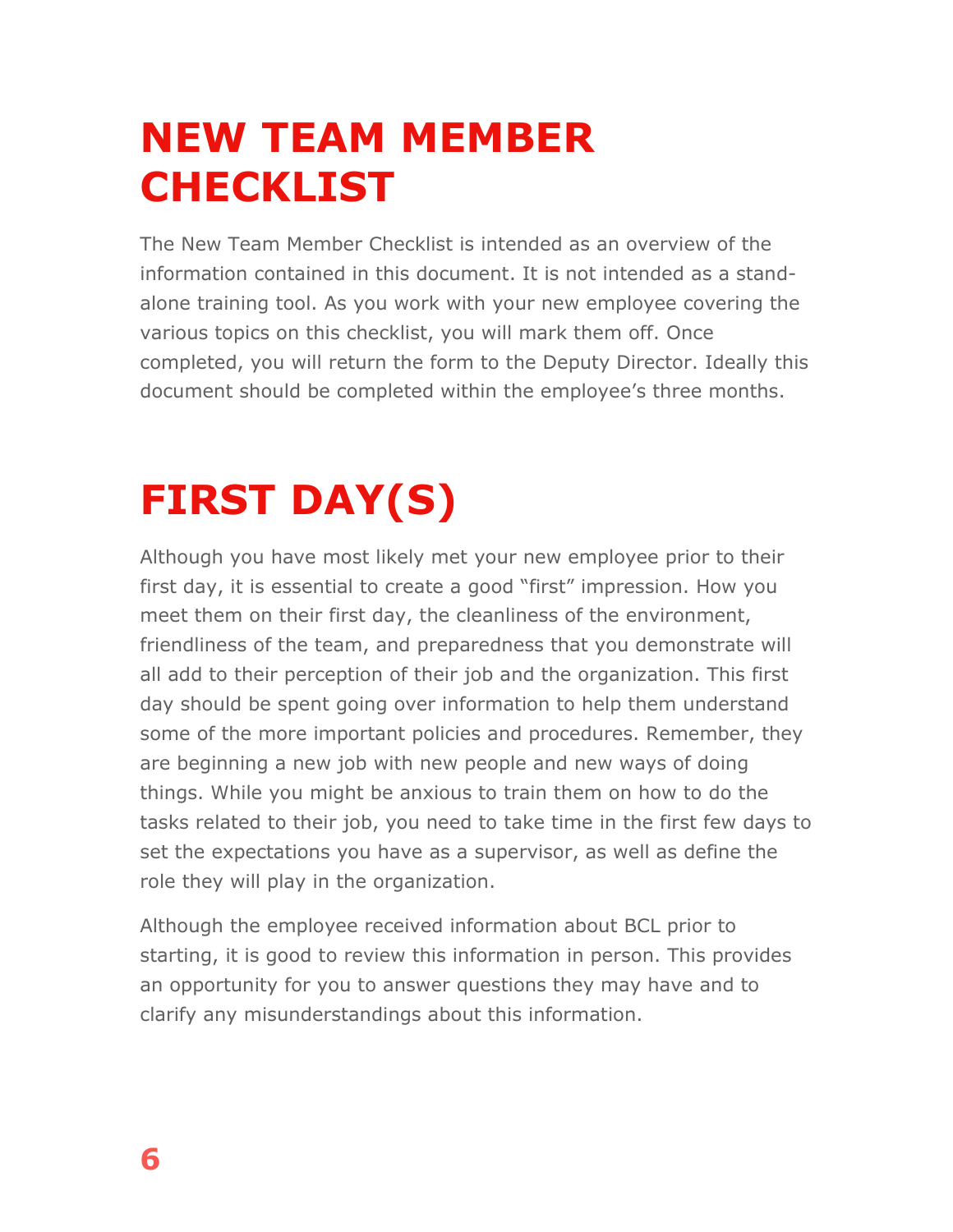The following areas should be discussed on the first day(s):

- □ Organizational Chart
	- o Describe the various roles in the organization and how your new staff member might interact with those roles.
- D Location of Branches
	- o Provide an overview of each department and branch.
- □ Confidentiality Policy
	- o Provide examples of how this person might need to enforce this policy both at work and at home. Examples include:
		- *Local law enforcement may visit the library looking for an individual. Legally we are not to permitted to disclose that information to them. Officers are welcomed to walk through the building looking for the individual.*
		- *When taking registration for a program or event, it is important that information is not shared with others. A sign-up sheet should not be left out for attendees; we cannot disclose to someone if a specific individual is also signed up for a program.*
		- *We can not share information about a customer's borrowing history unless they have the card in hand. With the card we are assuming that the card owner knows who is in possession of it.*
		- *We cannot tell a customer the names of other people who have a hold on a book or who has a book checked out.*
		- *When calling the library, customers should have their library card number, if they do not we can look their card up but should be careful about how much information is shared. You can place a book on hold and renew items without sharing titles.*
		- *Customers may pay a fine for someone else, but may not be given a receipt as that has identifying information on it.*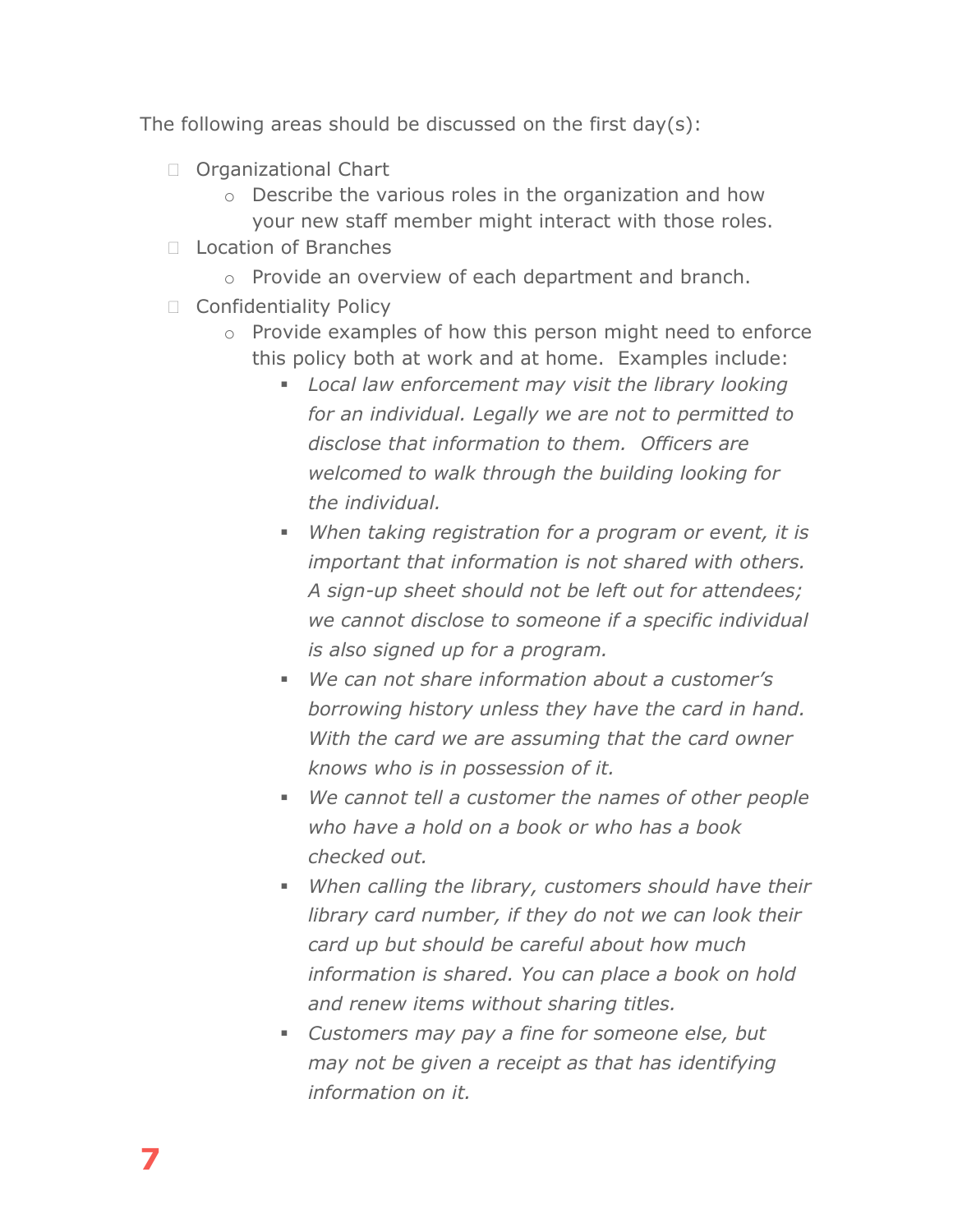- □ Dress Code
	- o Refer to the handbook on our Policies folder on SharePoint. Be sure to discuss the more nuanced areas listed under the general policy. Answer questions they may have.
- □ Initial Employment Period
	- o All staff have a 6-month initial employment period where they are provided training and support, as well as feedback on how they are doing. You will provide further information about evaluations later.
- □ Performance expectations and typical schedule
	- o Review what their typical schedule will be and any weekend rotations they may need to assist with.
	- o How will the employee typically spend their day? Do you expect them to check in with you each day? Who should they go to with questions? This is your time as a manager to set the tone for your expectations of their work.
	- o They may have questions about using leave. While this is covered later in the training, it may be beneficial to provide a brief overview at this time.
- $\Box$  Initial job assignments and training plan
	- o Explain what they will be responsible for doing in the first weeks and months of their employment. You may increase duties as they progress in their learning, however they will want to know what they should focus on learning *first*.
	- o Discuss how you will provide training. Be cognizant of the variety of learning styles. Not all employees are comfortable learning in the same way. Be sure to provide written training when possible as well as time to shadow, and time to work hands-on.
- $\Box$  Introductions to staff
	- o Formally introduce your new team member to all staff in the department or branch.
- $\Box$  Take a photo of the employee for the Staff SharePoint portal. *This should be posted within the first 2 days of their employment with information about the new employee's position, location, and something about their hobbies or interests.*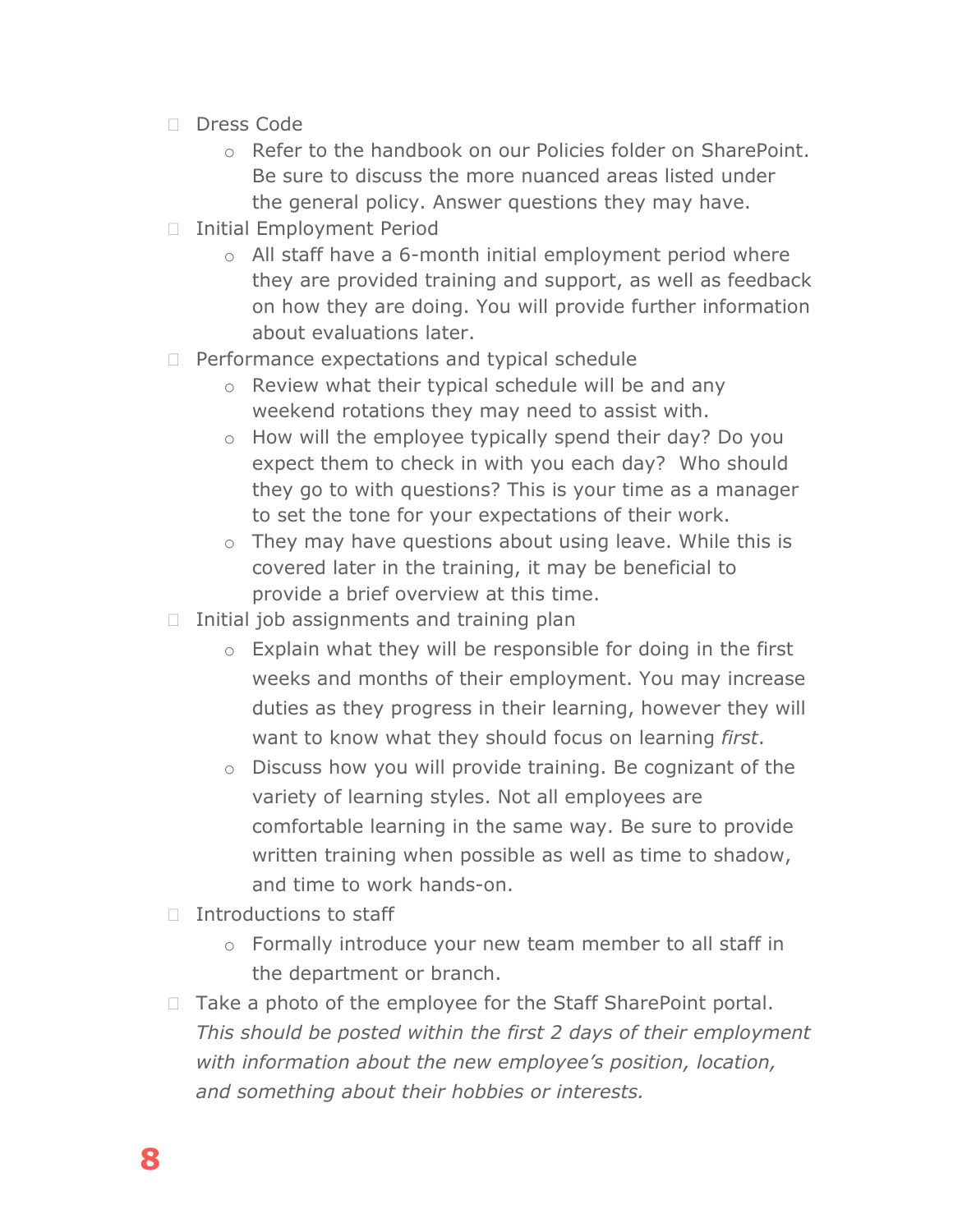- $\Box$  Access to e-mail and how to use a YubiKey
	- o Show the employee how they can access their e-mail. Discuss when it is appropriate for them to use e-mail and how often you expect that to check it. Ideally all staff should read e-mail at least once per shift.
- $\Box$  Demonstrate how to access and use Teams
- Keys
	- o Explain when and how they can access the building.
	- o Key Card Access form (on SharePoint documents- System Wide- Human Resources- Onboarding)
- Name badge
	- o Employees are expected to wear a name tag at all times.
- $\Box$  Kronos
	- o Refer to SharePoint section on Timecards.
	- o Provide training on how to login to Kronos. Guides for Kronos can be found on the Staff Intranet under the Training Materials tab - General - Kronos.
	- $\circ$  To be added to the time clock at Central, the department manager in Customer Service, Reference, or Youth Services can set up access*.*

## **Tours**

All new employees should get a tour of their home location within the first day or two. Tours should include:

- **Employee's workspace**
- □ Staff Offices
- $\Box$  Office equipment such as copy machines, printers, fax machines
- $\Box$  Office supplies
- □ Storage areas
- □ Break rooms
- Mail area
- Restrooms
- □ Service Points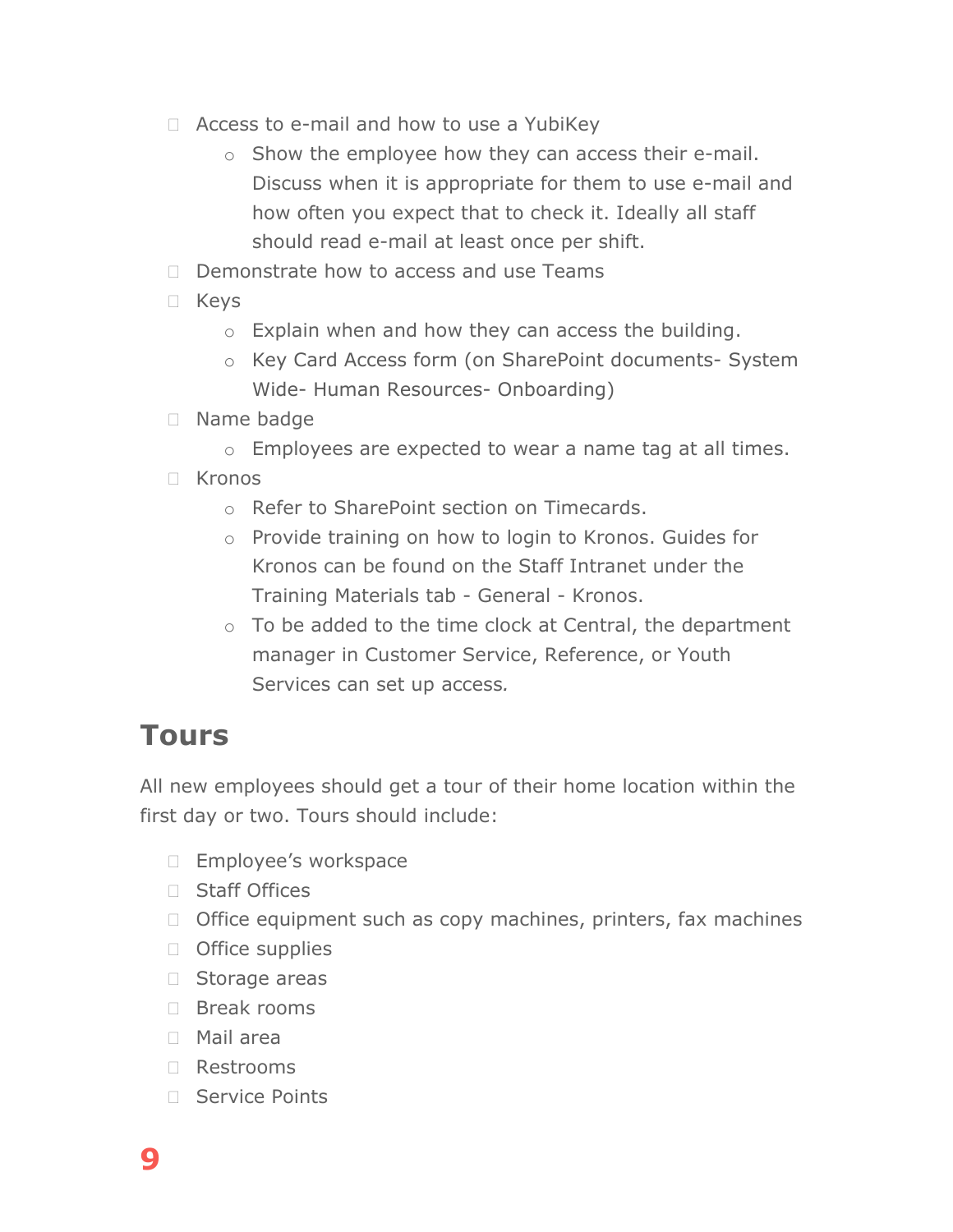- **Library Collections**
- $\Box$  Emergency exits, first aid kits, fire alarms, fire extinguishers
- D Parking

All new employees should also receive a tour of Central. Tour of Central should include: overview of meeting spaces and auditorium, bookmobile, garden, various collections, especially those specific to Central, as well as 3rd floor businesses, technical services, local history, and the administrative offices.

## **Forms to complete (found on SharePoint- System Wide: Human**

#### **Resources Staff: Onboarding)**

- □ Employee Conduct Agreement
	- o Sign, date, forward to Deputy Director.
- □ Job Description
	- o Sign, date, forward to Deputy Director.
- Emergency contact
	- o Make a copy for your file and then forward the original to Deputy Director.
- □ Provide employee Customized Feedback form to complete and return to you within the first month.
- □ Customer Service Standards
	- o Sign, date, forward to Deputy Director.
- $\Box$  Key Card Access form (covered in pervious section)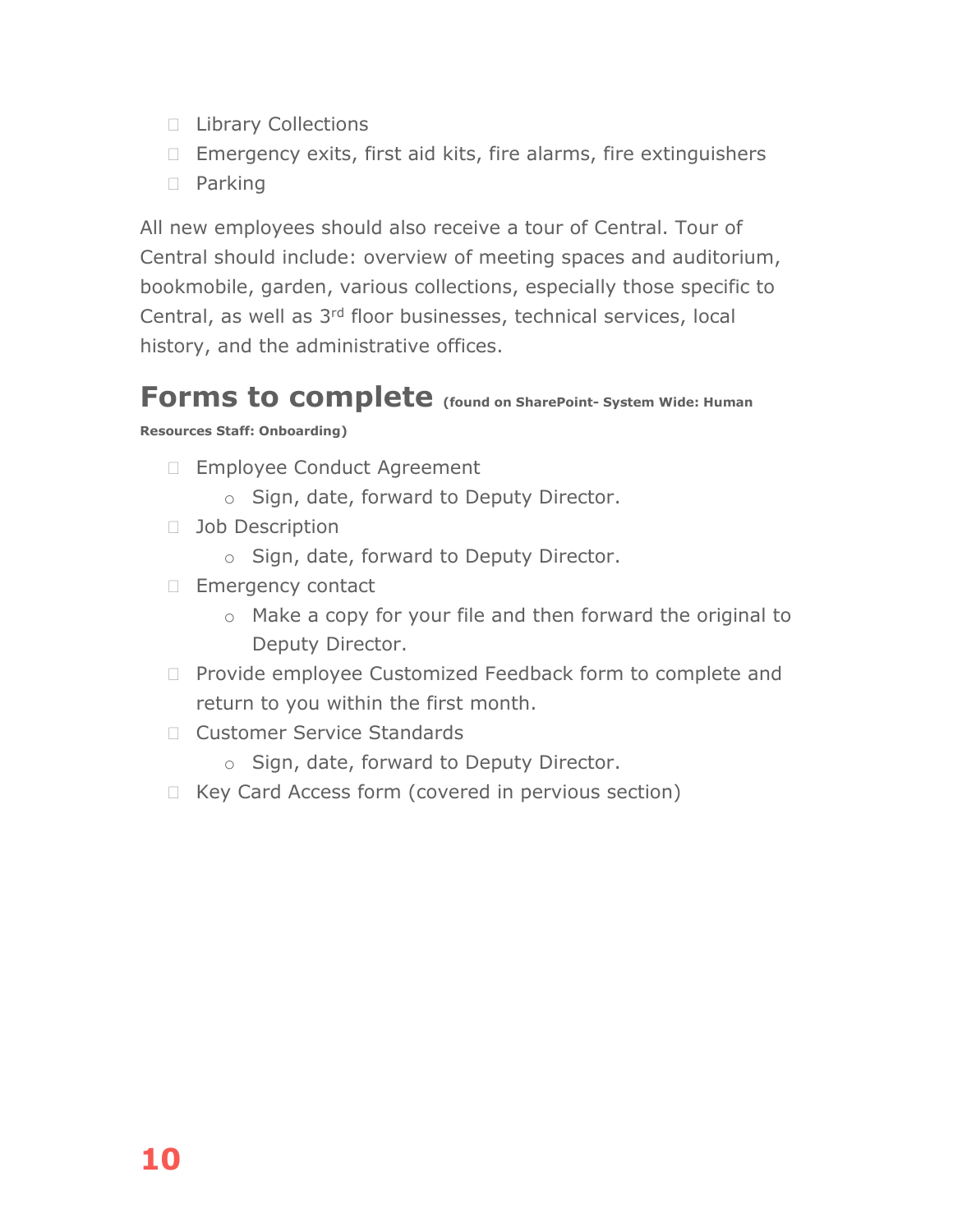# **FOR REVIEW IN THE FIRST MONTH**

There are a number of resources to help your new employee feel more comfortable in their role. SharePoint has an entire section devoted to training materials for your new employee as well as documents for you to use as a manager to assess their work and provide appropriate coaching and feedback.

All staff have access to the *Employee Handbook* through SharePoint. There are some areas that should be discussed in person with the new employee to ensure understanding. During the first month, you should review the following areas with them:

- □ Personal, Casual, and Vacation Leave
	- o Show the employee how to request leave. You should also explain how you would like flex time requested.
- Extra Hours
- Breaks
- Holidays
- □ Employee Conduct
- D Discipline & Grievance procedures
- □ Harassment
- □ Problem Resolution Procedure
- □ Employee Assistance Program
- $\Box$  Travel and Meetings
- □ Staff Reorganization or Reassignment
- □ Performance Evaluation
	- o Refer to the Human Resources Staff folder on SharePoint. This contains an Evaluation folder that will provide examples of all forms. Ensure the employee understands the initial employment period includes a 2-month review, and a 4-month review, and upon successful completion, an initial performance plan.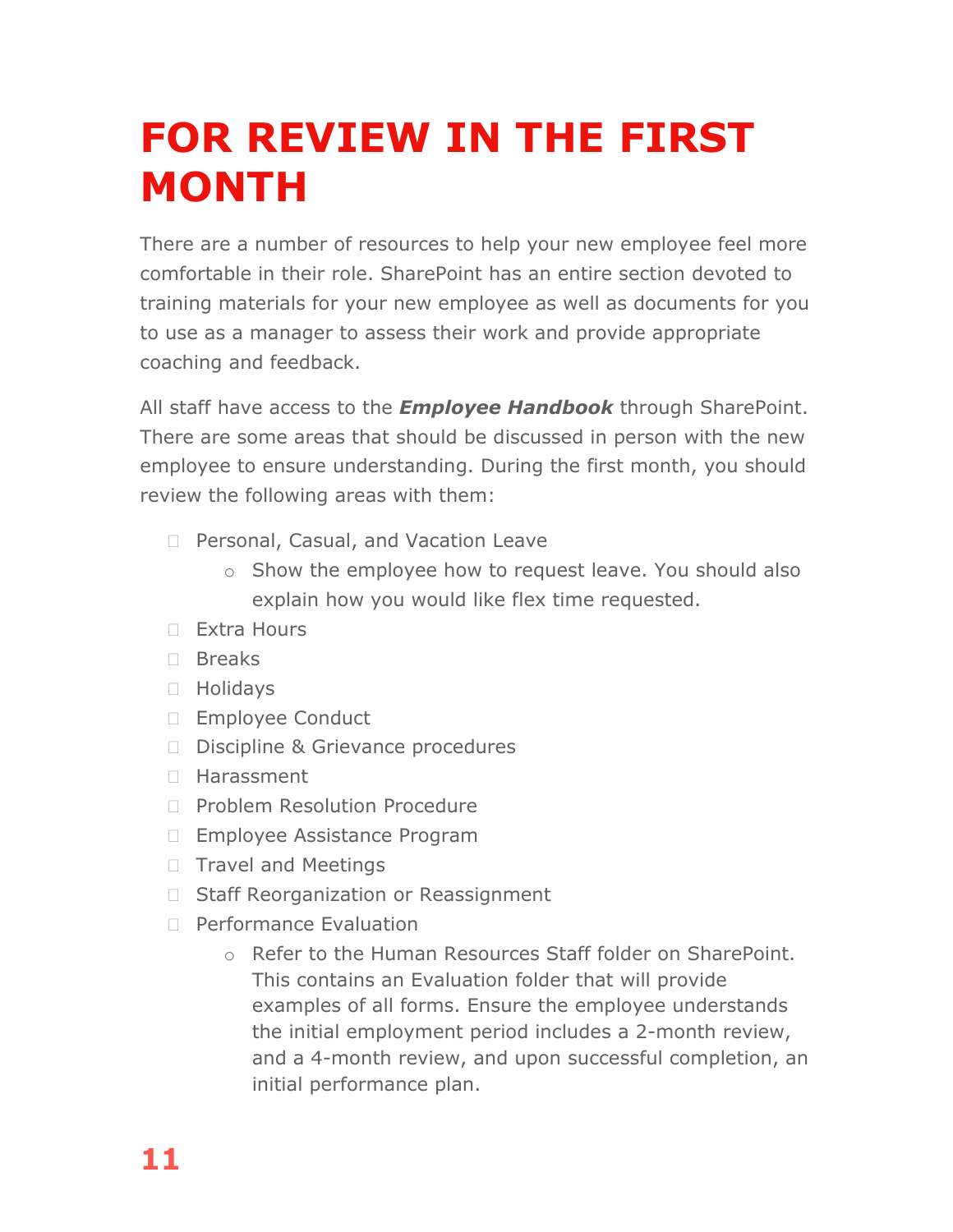- o Evaluation are done annually in the fall.
- o Discuss pay incentives.
- o Review Performance Improvement Plan.
- □ Encourage your new employee to review all policies SharePoint.
- **Mission and Strategic Plan** 
	- $\circ$  This is a good opportunity to review the mission and strategic plan with your new employee. Ask them what role they play in this. You can then confirm their understanding or help them look more broadly at how each position plays a part in fulfilling our mission and strategic plan.
- $\neg$  Phones
	- o How to use
	- o Voicemail
	- o Review "Customer Service on the Phone" training located on SharePoint.

# **FOR REVIEW WITHIN THE FIRST THREE MONTHS**

Within the first three months of employment, you should ensure that your new employee is familiar with the following areas in addition to what has already been covered:

- $\Box$  Collections
	- o There is an overview on SharePoint.
- □ BCL Website
	- o Catalog
	- o My Account
	- o About the Library
		- **E** Library Board
	- o Locations & Hours
	- o Meeting Spaces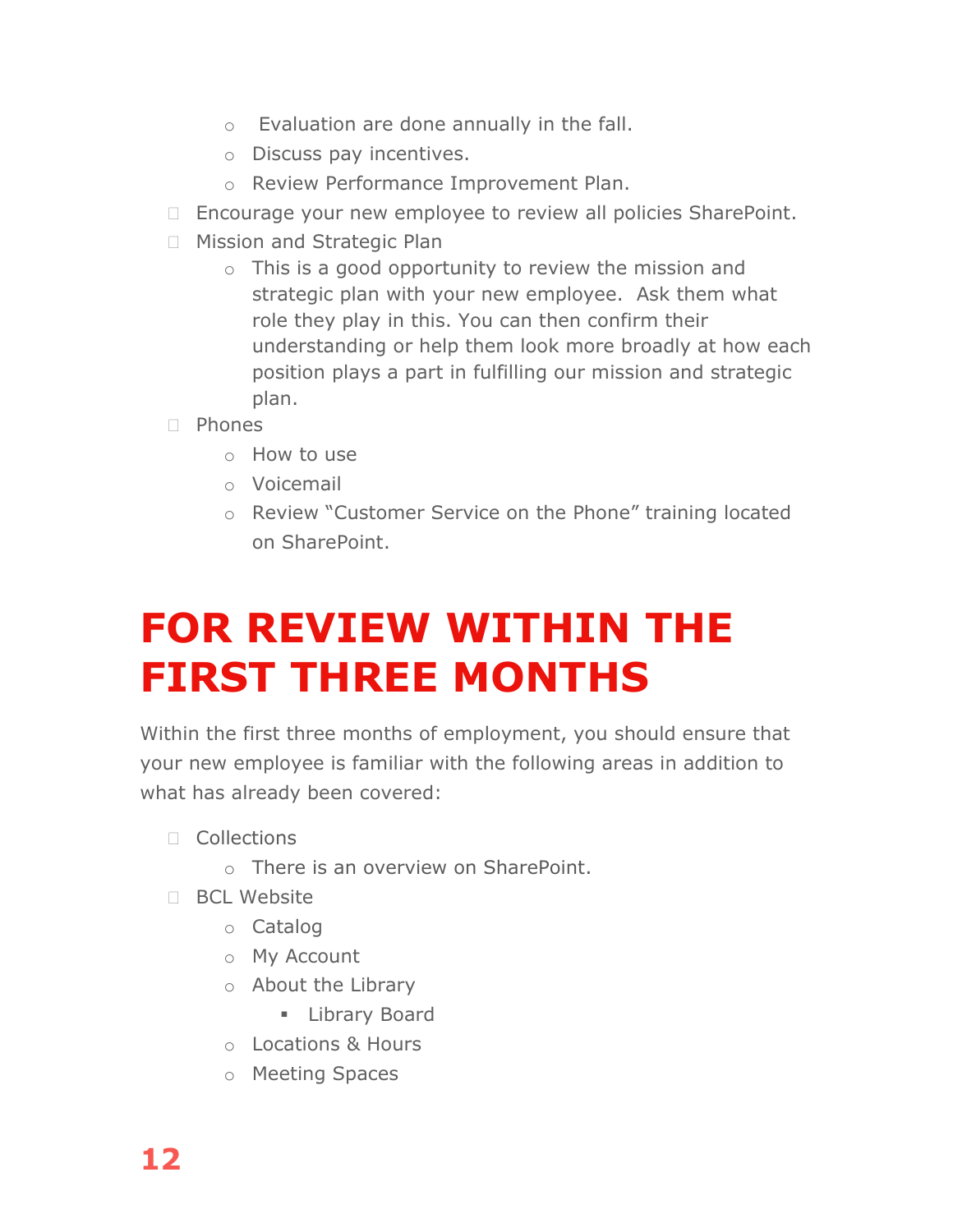- o Friends of the Brown County Library (https://www.browncountylibraryfriends.org/)
- SharePoint
- *Helpful Links*
	- **Leave Request**
	- **Training Follow Up Forms**
	- **Facebook Events & Posts Request Form**
	- **Recognition Form**
	- **Room Reservations**
	- **Land's End Library Store**
- □ Continuing Education Opportunities
	- o Brown County Library
		- All Staff Meetings (every other Monday at 4pm via Teams)
		- **Staff Development Days** 
			- Share dates for any upcoming days
		- **Various other in-person training opportunities**
	- o Nicolet Federated Library System(NFLS)
		- **In-person and online training sessions throughout** the year
		- Wild Wisconsin Winter Web Conference
	- o Wisconsin Library Association (WLA)
		- Annual fall conference
		- **Spring Wisconsin Association of Public Librarians** (WAPL) conference
		- **Support Staff conference**
	- o Other opportunities throughout the year for in-person and online training.

## **EMERGENCY PROCEDURES**

All employees should know and abide by the emergency procedures for their department or location. The following documents should be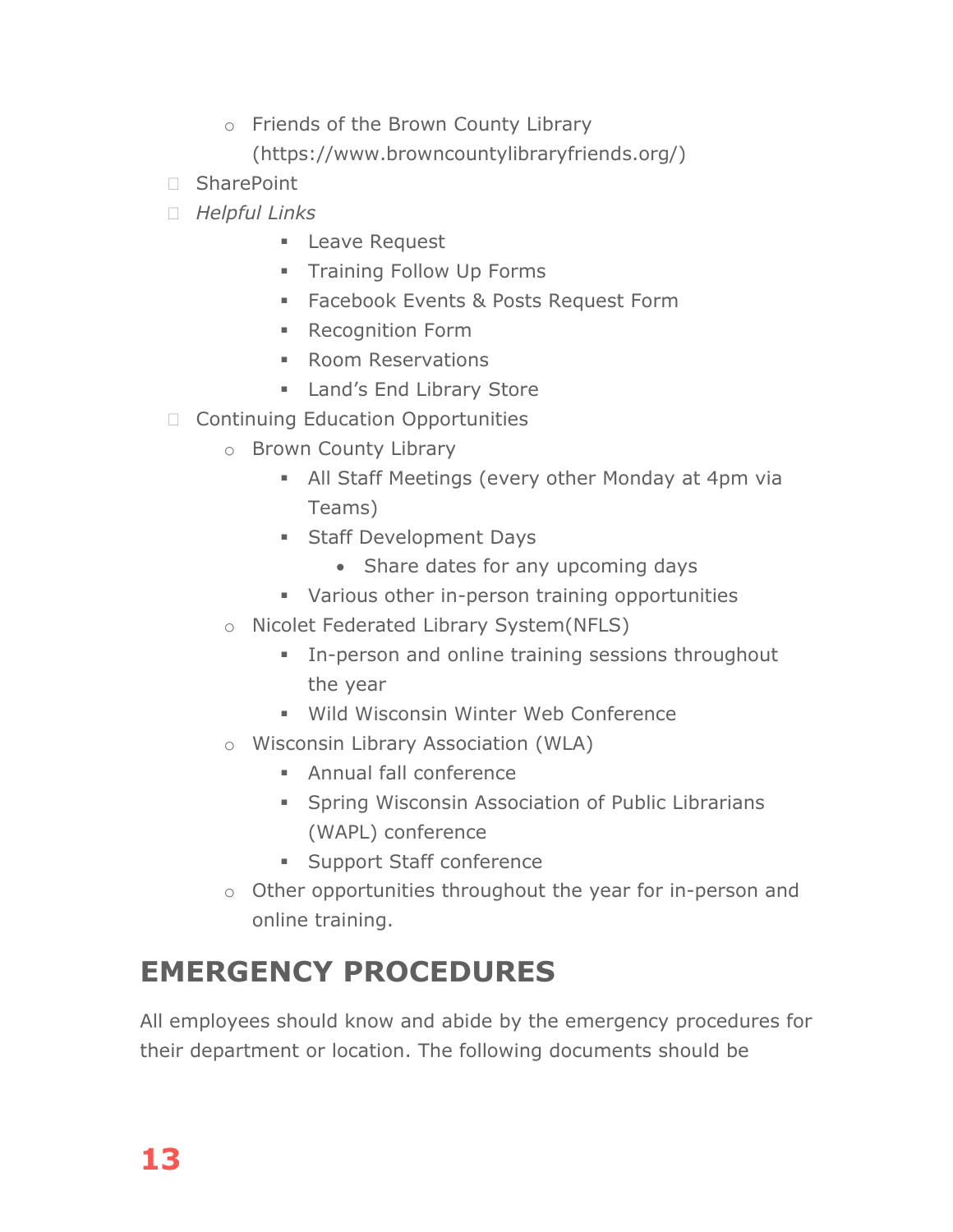reviewed with your new employee once they are familiar with their location:

- **Emergency manual** 
	- o Walk the employee through what they are expected to do when the fire alarm or tornado siren sounds. Note specific meetings places for staff during emergencies.
- **Emergency Closings**

# **MEETING WITH YOUR EMPLOYEE**

It is important to provide guidance to your new employee. While you do not need to be responsible for all of the training, your new employee needs time to get to know you and your working style. Set aside time on a regular basis to check in with your employee. At minimum you should be meeting for an hour each month during the first 6 months of their employment. It is critical that you create a safe and welcoming environment in these meetings. This is a crucial time for you to address any concerns that you have as a manager as well as for your employee to address any concerns they may have. You can use the following list as areas to discuss during these meetings:

- $\Box$  How is the job going?
- $\Box$  Are you getting the training you need?
- $\Box$  Has the training been helpful?
- $\Box$  Are there areas you would like more training in?
- □ What training would you like added?
- Do you need additional resources or tools?
- $\Box$  Has your mentor been helpful?
- $\Box$  How do you feel you are doing in your new role?
- $\Box$  How is your relationship with your co-workers?